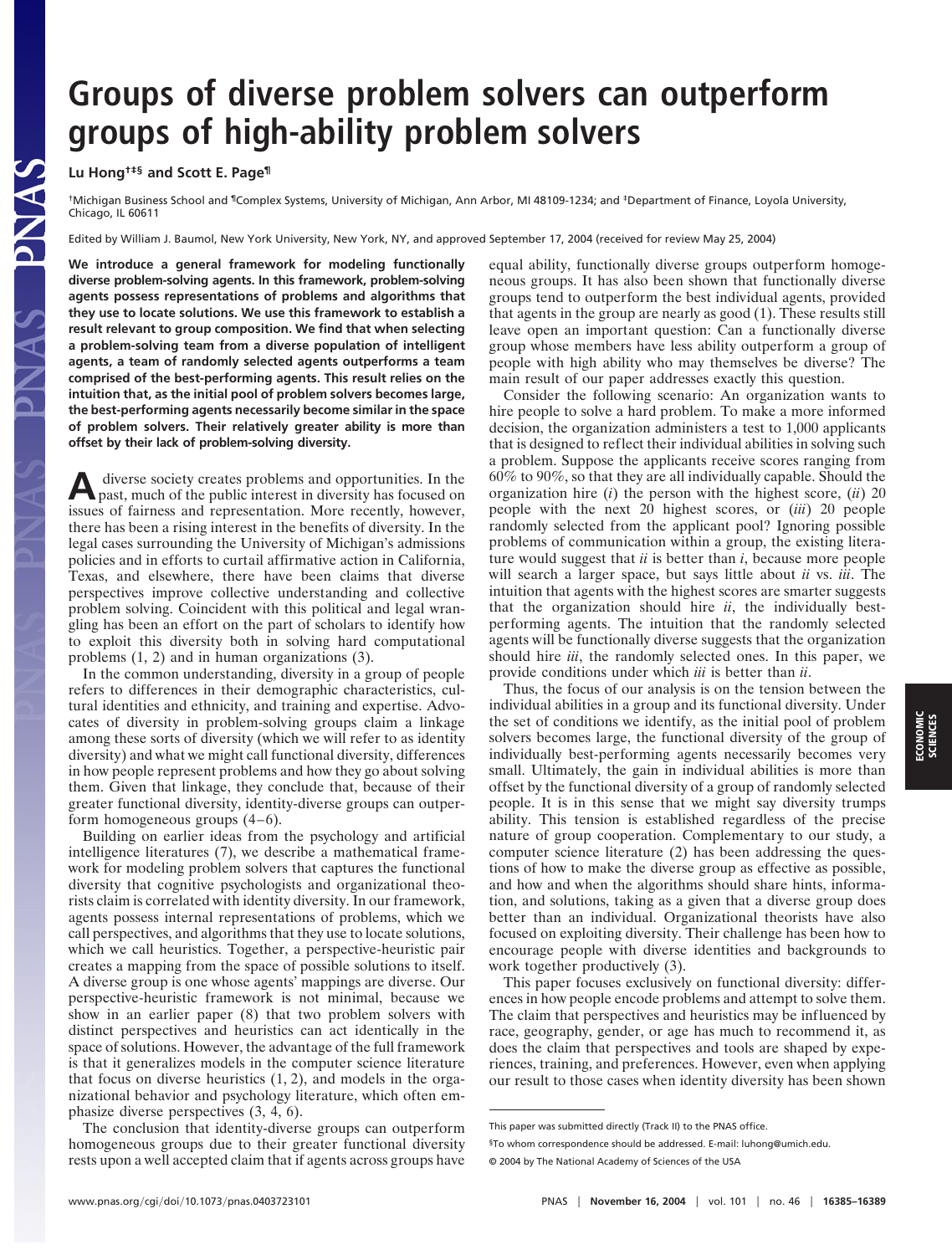to correlate with functional diversity, we need to be acutely aware that identity-diverse groups often have more conflict, more problems with communication, and less mutual respect and trust among members (3, 9–11).

The next section presents the basic model of diverse problemsolving agents. *A Computational Experiment* reports simulation results establishing that a diverse group can often outperform a group of the best. *A Mathematical Theorem* explores the logic behind the simulation results and provides conditions under which diversity trumps ability. Some implications of our results are discussed in *Concluding Remarks.*

#### **A Model of Diverse Problem Solvers**

Our model consists of a population of problem solvers of limited ability who attempt to maximize a function *V* that maps a set of solutions  $X$  into real numbers. For example, the set of solutions could be the set of possible gasoline engine designs, with the value function generating the efficiency of various designs. Problem solvers have internal languages in which they encode solutions. This internal language can be interpreted at the neurological level, our brains perceive and store information, or metaphorically, we interpret problems based on our experience and training. The representation of solutions in the problem solver's internal language is called a perspective. Formally, a perspective is a mapping *M* from the set of solutions into the agent's internal language. A problem solver's heuristic is a mapping, denoted by *A*, from solutions in her internal language to subsets of solutions. It captures how she searches for solutions. Given a particular solution, the subset generated by the mapping *A* is the set of other solutions the agent considers.

In this way, the problem-solving ability of an agent is captured by her perspective and heuristic pair (*M*, *A*). Two agents can differ in either dimension or along both dimensions. Thus agents can have diverse perspectives (as psychologists assume), diverse heuristics (as computer scientists assume), or both. A solution is a local optimum for an individual agent if and only if when that agent encodes the problem and applies her heuristic, none of the other solutions she considers has a higher value. The set of local optima for an agent together with the size of their basins of attraction determines the agent's expected performance on the problem, or what we might call the agent's ability. It follows that a group of agents can get stuck only at a solution that lies in the intersection of the individual agents' local optima. This observation is independent of the procedure by which agents work together as a team. However, different procedures for interacting among the agents will generally result in different basins of attraction for those solutions that are local optima for all of the agents. Thus, how the team works together will matter for team performance (2).

## **A Computational Experiment**

In a series of computational experiments we conducted based on this framework, we find that a collection of diverse agents can be highly effective collectively, locating good and often optimal solutions, confirming the widely accepted belief. More interestingly, we find that a random collection of agents drawn from a large set of limited-ability agents typically outperforms a collection of the very best agents from that same set. This result is because, with a large population of agents, the first group, although its members have more ability, is less diverse. To put it succinctly, diversity trumps ability.

Here, we report one such set of computational experiments where the second result is established and highlighted. We describe in detail how the general framework is applied, how individual and collective performances are measured, and how diversity is defined. We consider a random value function mapping the first *n* integers,  $\{1, 2, \ldots, n\}$ , into real numbers. The value of each of the *n* points is independently drawn according to the uniform distribution on the interval [0, 100]. Agents try to find maximal values for this random function. In this set of experiments, we consider only agents who have identical perspectives but allow their heuristics to vary.<sup>||</sup> All agents encode *n* solutions as *n* points on a circle from 1 to *n* clockwise. The heuristic that an agent uses allows her to check *k* positions that lie within *l* points to the right of the status quo point on the circle. Here,  $1 \le l < n$  and  $1 \le k < l$ . For example, consider  $n = 200$ ,  $k = 3$ , and  $l = 12$ . A problem solver with the heuristic (1, 4, 11) starting at point 194 would first evaluate point 195 (194  $+$  1) and compare it with 194. If point 194 had a higher value, she would then evaluate point  $198 (194 + 4)$ . If point  $198$ had a higher value, she would then check point  $9(198 + 11-200)$ . If that point had a higher value, she then would evaluate point  $10 (9 + 1)$ . She would keep evaluating until none of her three checks located a higher value. Therefore, a heuristic, denoted by  $\phi = (\phi_1, \phi_2, \ldots, \phi_k)$ , where each  $\phi_i \in \{1, 2, \ldots, l\}$  specifies the position to check, naturally defines a stopping point for a search started at any initial point. Denote by  $\phi(i)$  the stopping point of  $\phi$  applied to initial point *i*. We measure the performance of an agent with a heuristic  $\phi$  by the expected value of the stopping points, assuming that each point is equally likely to be the initial point,

$$
E[V; \phi] = \frac{1}{n} \sum_{i=1}^{n} V[\phi(i)].
$$

Given *k* and *l*, the set of heuristics is well defined. Because the order in which rules are applied matters, the total number of unique heuristics equals  $l \times (l - 1) \times \cdots \times (l - k + 1)$ . They can be ranked according to their expected values.

In our experiments, we considered environments in which a collection of agents attempt to find better solutions to the problem either sequentially or simultaneously. Our findings do not seem to depend on which structure was assumed. In the results we report here, agents approach the problem sequentially. The first agent searches until she attains a local optimum. The second agent begins her search at that point. After all agents have attempted to locate higher-valued solutions, the first agent searches again. The search stops only when no agent can locate an improvement, i.e., until the solution lies in the intersection of all agents' local optima. The collective performance of agents is then defined as the expected value of the stopping points, similar to the definition of performance of an individual agent.

The diversity of two heuristics  $\phi^a$  and  $\phi^b$  of the same size *k*,  $\Delta(\phi^a, \phi^b)$ , is defined by

$$
\Delta(\phi^a, \phi^b) = \frac{k - \sum_{i=1}^k \delta(\phi_i^a, \phi_i^b)}{k},
$$

where  $\delta(\phi_i^a, \phi_i^b) = 1$  if  $\phi_i^a = \phi_i^b$  and 0 else. For example, for  $\phi^a =$  $(5, 6, 9)$  and  $\phi^b = (9, 5, 6), \Delta(\phi^a, \phi^b) = 1$ , because for any  $i \in$  $\{1, 2, 3\}, \phi_i^a \neq \phi_i^b.$ 

In the result we report, we set  $l = 12$  or 20,  $k = 3$ , and the number of points on the circle  $n = 2,000$ . We experimented with *l* varying between 6 and 20, *k* varying between 2 and 7, and *n* varying between 200 and 10,000. Within these parameter ranges, we found qualitatively similar phenomena. For a given class of agents defined by *k* and *l*, we ranked all of the possible agents by their expected values and created two groups, one consisting of, say, the 10 best agents, the agents with the highest expected

 $\parallel$  In another set of computational experiments where a different problem was being solved. we consider agents with the same heuristics but whose perspectives vary. Similar results were found {Hong, L. & Page, S. E. (2002) Working paper, *Diversity and Optimality* [Loyola University (Chicago) and Univ. of Michigan (Ann Arbor)]}.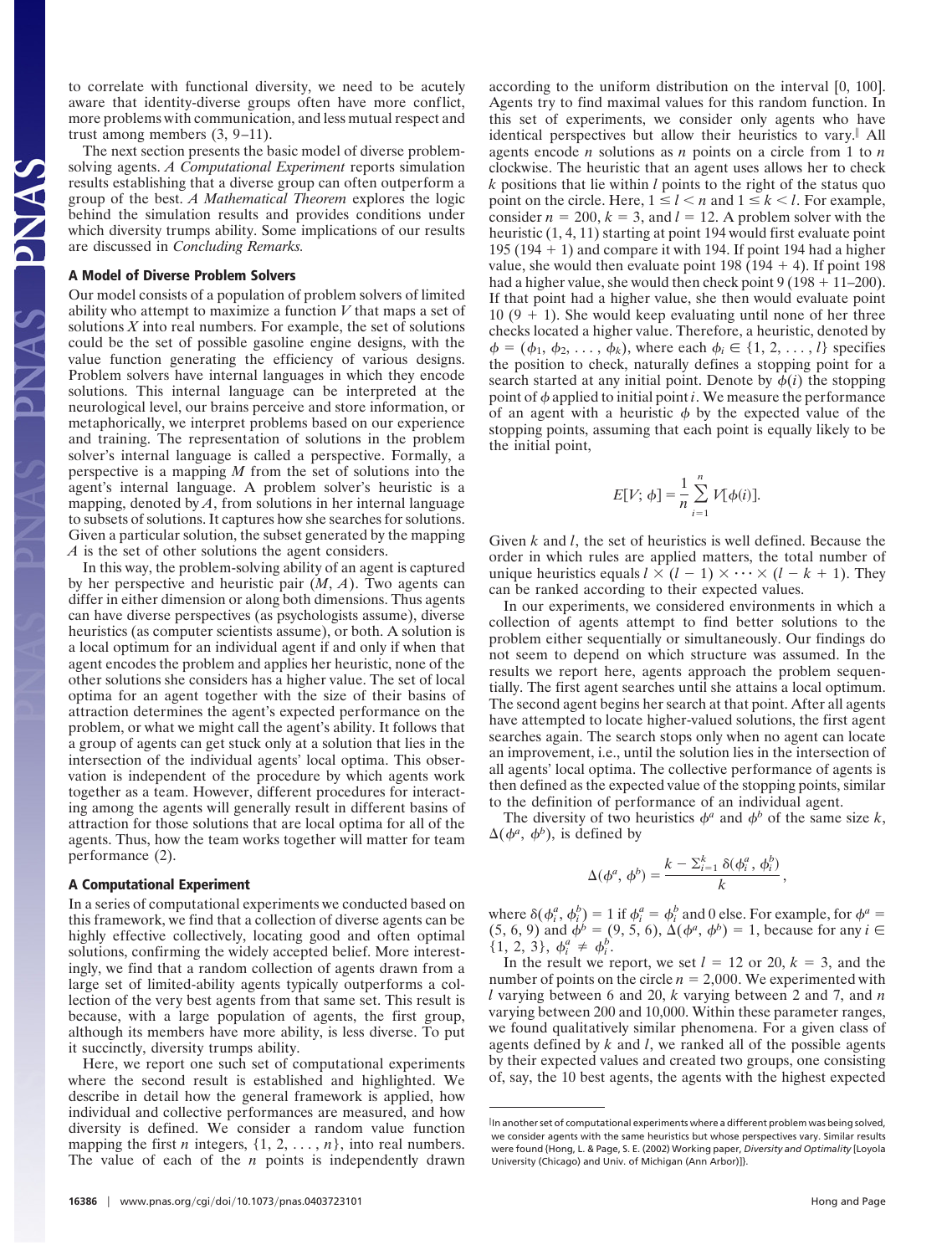#### **Table 1. Result of computational experiments**

| Group composition          | Performance   | Diversity, %  |
|----------------------------|---------------|---------------|
| Ten agents and $l = 12$    |               |               |
| Best agents                | 92.56 (0.020) | 70.98 (0.798) |
| Random agents              | 94.53 (0.007) | 90.99 (0.232) |
| Twenty agents and $l = 12$ |               |               |
| Best agents                | 93.78 (0.015) | 74.95 (0.425) |
| Random agents              | 94.72 (0.005) | 91.46 (0.066) |
| Ten agents and $l = 20$    |               |               |
| Best agents                | 93.52 (0.026) | 73.69 (0.843) |
| Random agents              | 96.08 (0.006) | 94.31 (0.089) |

Numbers in parentheses are standard deviations.

values, and one consisting of 10 agents randomly chosen from the given class. For  $l = 12$ , the results from a representative single run were as follows: The best agent scored 87.3; the worst agent scored 84.3; the average score of the 10 best agents was 87.1, and the average score of the 10 randomly selected agents was 85.6. The collective performance of the 10 best agents had a value of 93.2; their average diversity (averaged over all possible pairs) was 0.72. The collective performance of the 10 randomly selected agents was 94.7; their average diversity was 0.92.\*\* We present (Table 1) the results averaged over 50 trials. The data show that, on average, the collective performance of the randomly selected agents significantly outperforms the group of the best agents. Moreover, the diversity measures show a striking difference in the constituency of the two groups. The best group does not have nearly as much diversity as the random group. When we enlarged the group size from 10 to 20, the random group still did better, but with a less pronounced advantage. The group of the best agents became more diverse. This occurred because the set of heuristics was finite and fixed. Table 1 reports data with groups of 20, again averaged over 50 trials.

Next, we increase the set of possible heuristics (or agents) by setting  $l = 20$ . Agents can now look up to 20 spots ahead on the circle, and the total number of agents equals 6,840. Intuitively, we can make the following predictions. First, the diversity of the random group should be greater as a result of the increase in the number of heuristics. Second, this increased diversity should improve the collective performance of the random group. And third, the increase in the number of agents implies that the collective performance of the best group should also improve. The results of this set of experiments are presented in Table 1. From the data, we see, in fact, that all three predictions occur. Once again, diversity is the key to collective performance.

#### **A Mathematical Theorem**

In this section, we develop a mathematical theorem that explains the logic behind our new result: that a random collection of intelligent agents outperforms the collection consisting of only the best agents. Following is a brief summary of the theorem. In the mathematical model, agents want to maximize a value function that is assumed to have a unique maximum. Consider a population of agents, denoted by  $\Phi$ , that satisfy the following assumptions: (*i*) Agents are intelligent: given any starting point, an agent finds a weakly better solution, and the set of local optima can be enumerated. (*ii*) The problem is difficult: no agent can always find the optimal solution. (*iii*) Agents are diverse: for any potential solution that is not the optimum, there exists at least one agent who can find an improvement. (*iv*) The best agent is unique. Consider drawing agents independently from  $\Phi$ according to some distribution. The theorem states that with

probability one, there exist sample sizes  $N_1$  and  $N, N_1 \le N$ , such that the collective performance of  $N_1$  drawn agents exceeds the collective performance of the  $N_1$  individually best agents in the group of *N* drawn agents.

To formulate the theorem precisely, we begin with a set of solutions *X* and a given value function  $V: X \rightarrow [0, 1]$ , which has a unique maximum at  $x^*$ , and  $V(x^*) = 1$ . The problem solvers try to locate the solution  $x^*$ , but they have limited abilities. Each problem solver uses a search rule to search for the maximum but does not always end up there. Suppressing the distinction between perspectives and heuristics, we characterize each problem solver by a mapping  $\phi: X \to X$  and a probability distribution  $\nu$  on *X*. A problem solver randomly selects according to distribution  $\nu$  an initial point where the search starts. For each *x*,  $\phi(x)$ denotes the local optimum if the agent starts the search at *x*, that is,  $\phi(x)$  is the stopping point of the search rule  $\phi$  applied to *x*. In this interpretation, the search is deterministic: an initial point uniquely determines a stopping point. The image of the mapping,  $\phi(X)$ , is the set of local optima for problem solver  $\phi$ . Mathematically, the mapping  $\phi$  of a problem solver has to satisfy the following assumption:

## **Assumption 0.**

(i) 
$$
\forall x \in X, V(\phi(x)) \ge V(x)
$$
  
(ii)  $\phi(\phi(x)) = \phi(x)$ 

In general, the set of solutions *X* can be finite, denumerable, or a continuum. However, to avoid measuring theoretical complications, we present a simpler version of our result where *X* is assumed to be finite. This finite version makes the insight more straightforward, although it comes at the cost of trivializing some intricate assumptions and arguments. For example, the group of the best-performing agents is proven below to be comprised of identical agents. This is an artifact of the finite version. In the general version†† under reasonable conditions, the group of the best-performing agents can be shown to be similar, not necessarily the same. But this makes the proof more complicated.

For each problem solver  $(\phi, \nu)$ , we measure her performance by the expected value of her search, which we denote as  $E(V; \phi)$ ,  $\nu$ ), i.e.,

$$
E(V; \phi, \nu) = \sum_{x \in X} V(\phi(x)) \nu(x).
$$

For the purpose of our analysis, we assume that all agents have the same  $\nu$ , and that  $\nu$  has full support. This assumption does not diminish the power of our result, because all the problem-solving ability of an agent is supposedly captured by the mapping  $\phi$ . We now define the set of problem solvers  $\Phi$  we consider. First, the problem is difficult for all agents under our consideration.

**Assumption 1 (Difficulty).**  $\forall \phi \in \Phi$ , there exists  $x \in X$ , such that  $\phi(x) \neq x^*$ .

This assumption simply necessitates the group setting. Given that  $\nu$  has full support, it implies that no single agent under our consideration can always find the optimum. Second, we formulate the idea of a diverse group.

Assumption 2 (Diversity).  $\forall x \in X \ \{x^*\}, \ \exists \phi \in \Phi \ such \ that \ \phi(x) \neq x$ . This assumption is a simple way to capture the essence of diverse problem-solving approaches. When one agent gets stuck, there is always another agent that can find an improvement due to a different approach. Our last assumption states that there is a unique best performer in the set of agents we consider.

<sup>\*\*</sup>Mathematically, the expected diversity of two randomly selected agents equals  $11/12$  = 0.9183333.

<sup>††</sup>Hong, L. & Page, S. E. (2002) Working paper, *Diversity and Optimality* [Loyola Univ. (Chicago) and Univ. of Michigan (Ann Arbor)].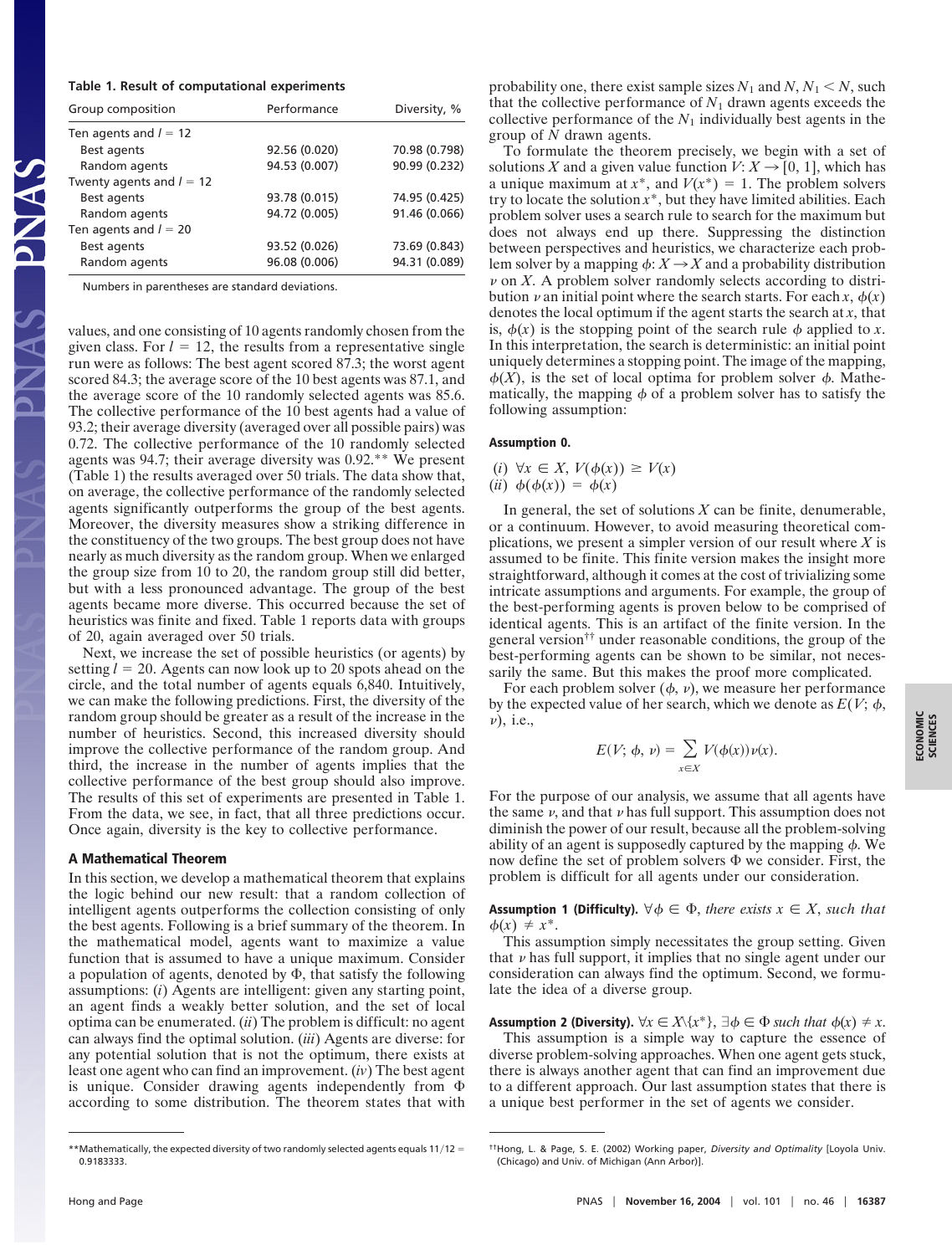**Assumption 3 (Uniqueness).**  $argmax\{E(V; \phi, v): \phi \in \Phi\}$  is unique.

Let  $\nu$  be the uniform distribution. If the value function  $V$  is one to one, then the uniqueness assumption is satisfied. Therefore, in the space of all value functions we consider, the uniqueness assumption is generically satisfied.

We do not make specific assumptions about how a group of problem solvers work together, other than requiring that search by a group can get stuck only at a point that is a local optimum for all agents in the group. An example of how this can be achieved is that agents approach the problem sequentially: wherever an agent gets stuck, the next person starts the search at that point.

Let  $\Phi$  be a set of problem solvers that satisfy *Assumptions 1–3* above. Let  $\mu$  be a probability distribution over  $\Phi$  with full support. From  $\Phi$ , we draw a group of N agents; each agent is drawn independently from  $\Phi$  according to  $\mu$ . These *N* agents are ordered by their individual performances,  $E(V; \phi, \nu)$ . Choose the best  $N_1$  agents. We compare the joint performance of this group of  $N_1$  agents with that of another group of  $N_1$ agents that is formed by drawing each from  $\Phi$  independently according to  $\mu$ .

**Theorem 1.** *Let be a set of problem solvers that satisfy* Assumptions  $1-3$  above. Let  $\mu$  be a probability distribution over  $\Phi$  with full *support. Then, with probability one, a sample path will have the following property: there exist positive integers N and*  $N_1$ *,*  $N > N_1$ *, such that the joint performance of the N*<sup>1</sup> *independently drawn problem solvers exceeds the joint performance of the N*<sup>1</sup> *individually best problem solvers among the group of N agents independently drawn from*  $\Phi$  *according to*  $\mu$ *.* 

Here, there are in fact two independent random events: one is to independently draw a group of problem solvers, and the other is to independently draw a group of problem solvers and then select a subgroup according to their individual ability. The sample path we speak of in the theorem is the joint sample path of these two independent events.

The proof relies on two ideas. First we show (*Lemma 1* below) that the independently drawn collection of agents will, with probability one, find the optimal solution as the group becomes large. This lemma is intuitive, given that agents drawn independently thus are very unlikely to have common local optima. As the number of agents in the group grows, the probability of their having common local optima converges to zero. The second idea relies on the uniqueness assumption to show that, with probability one, as the number of agents becomes large, the best problem solvers all become similar and therefore do not do better than the single best problem solver, who by assumption cannot always find the optimal solution.

Consider the first random event of forming a group of problem solvers: each problem solver is independently drawn from  $\Phi$ according to  $\mu$ . Fix a sample path of this random event,  $\omega_1$ . Let  $\phi^1(\omega_1), \ldots, \phi^{n_1}(\omega_1)$  denote the first  $n_1$  problem solvers. The joint performance of these  $n_1$  problem solvers is the expected value of  $V(\tilde{y})$ , where  $\tilde{y}$  is a common local optimum of all  $n_1$ agents. The distribution of  $\tilde{y}$  is induced by the probability distribution of the initial draw,  $\nu$ , and a precise model of how agents work together. The proof of the lemma that follows does not depend on what the specific model is. Without being explicit, we assume that  $\tilde{y}$  follows distribution  $\eta_{\omega_1}: X \to [0, 1]$ , i.e.,

$$
\forall x \in X, \Pr(\tilde{y} = x) = \eta_{\omega_1}^{\eta_1}(x).
$$

**Lemma 1.**  $Pr{\omega_1: \lim_{n_1 \to \infty} \sum_{x \in X} V(x) \eta_{\omega_1}^{n_1}(x) = 1} = 1.$ 

*Proof:* Fix any  $0 \le \varepsilon \le 1$ . Define  $A_{n_1} = \{\omega_1: 1 - \Sigma_{x \in X}\}$  $V(x)\eta_{\omega_1}^{n_1}(x) > \varepsilon$ . Obviously,  $A_{n_1} \subseteq {\omega_1: \phi^1(\omega_1), \dots, \phi^{n_1}(\omega_1)}$ have common local maxima other than *x*\*}. Thus,

$$
Pr(A_{n_1}) \leq Pr\{\omega_1: \phi^1(\omega_1), \ldots, \phi^{n_1}(\omega_1)
$$

have common local maxima other than  $x^*$ .

Let  $m = \min \{ \mu(\phi) : \phi \in \Phi \}$ . Because  $\mu$  has full support,  $m >$ 0. By *Assumption 2* (diversity), for any  $x \in X\{x^*\}$ , we have  $\mu({\phi \in \Phi: \phi(x) = x}) \leq 1 - m$ . By independence,

$$
Pr{\omega_1: \phi^1(\omega_1), \ldots, \phi^{n_1}(\omega^1)}
$$

have common local maxima other than *x*\*

$$
\leq \sum_{x \in X \setminus \{x^*\}} \Pr\{\omega_1 : x
$$

is a common local maximum of 
$$
\phi^1(\omega_1), \ldots, \phi^{n_1}(\omega_1)
$$

$$
\leq \sum_{x \in X \setminus \{x^*\}} (1 - m)^{n_1}
$$
  

$$
\leq (|X| - 1)(1 - m)^{n_1}.
$$

Therefore,

$$
\sum_{n=1}^{\infty} \Pr(A_{n_1}) \le \frac{|X| - 1}{m} < \infty.
$$

By the Borel–Cantelli Lemma, we have

$$
\Pr\left\{\omega_1: 1 - \sum_{x \in X} V(x) \eta^{n_1}_{\omega_1}(x) > \varepsilon \text{ infinitely often}\right\} = 0,
$$

which implies

$$
\Pr\left\{\omega_1: \lim_{n_1 \to \infty} \sum_{x \in X} V(x) \eta^{n_1}_{\omega_1}(x) = 1\right\} = 1.
$$

We now prove *Theorem 1.*

*Proof of* Theorem 1: Consider the second random event, where a group of  $n$  agents are drawn independently from  $\Phi$  according to  $\mu$ , and then a subgroup of the best is formed. By *Assumption*  $\beta$  (uniqueness), there is a unique problem solver in  $\Phi$  with the highest individual performance. Call that agent  $\phi^*$ . By the law of large numbers,

$$
\Pr\left\{\omega_2: \lim_{n\to\infty}\frac{\#\{i\in\{1,\dots,n\}:\phi^i(\omega_2)=\phi^*\}}{n}=\mu(\phi^*)\right\}
$$
  
= 1.

The fraction in the above expression is the frequency of  $\phi^*$  in the draw. Let  $\Omega$  be the set of sample paths  $\omega = (\omega_1, \omega_2)$  that have both of the asymptotic properties above; i.e., define

$$
\Omega = \left\{\omega = (\omega_1, \omega_2):
$$
  
\n
$$
\lim_{n_1 \to \infty} \sum_{x \in X} V(x) \eta_{\omega_1}^{n_1}(x) = 1
$$
  
\nand 
$$
\lim_{n \to \infty} \frac{\# \{i \in \{1, \dots, n\} : \phi^i(\omega_2) = \phi^* \}}{n} = \mu(\phi^*)\right\}.
$$

By *Lemma 1,*

$$
Pr(\Omega) = 1.
$$

Fix any  $\omega \in \Omega$ . Let  $\varepsilon_1 = 1 - E(V; \phi^*, \nu)$ , which is positive by *Assumption 1* (difficulty). From the first limit above, we know there exists an integer  $\bar{n}_1 > 0$ , such that for any  $n_1 \geq \bar{n}_1$ ,